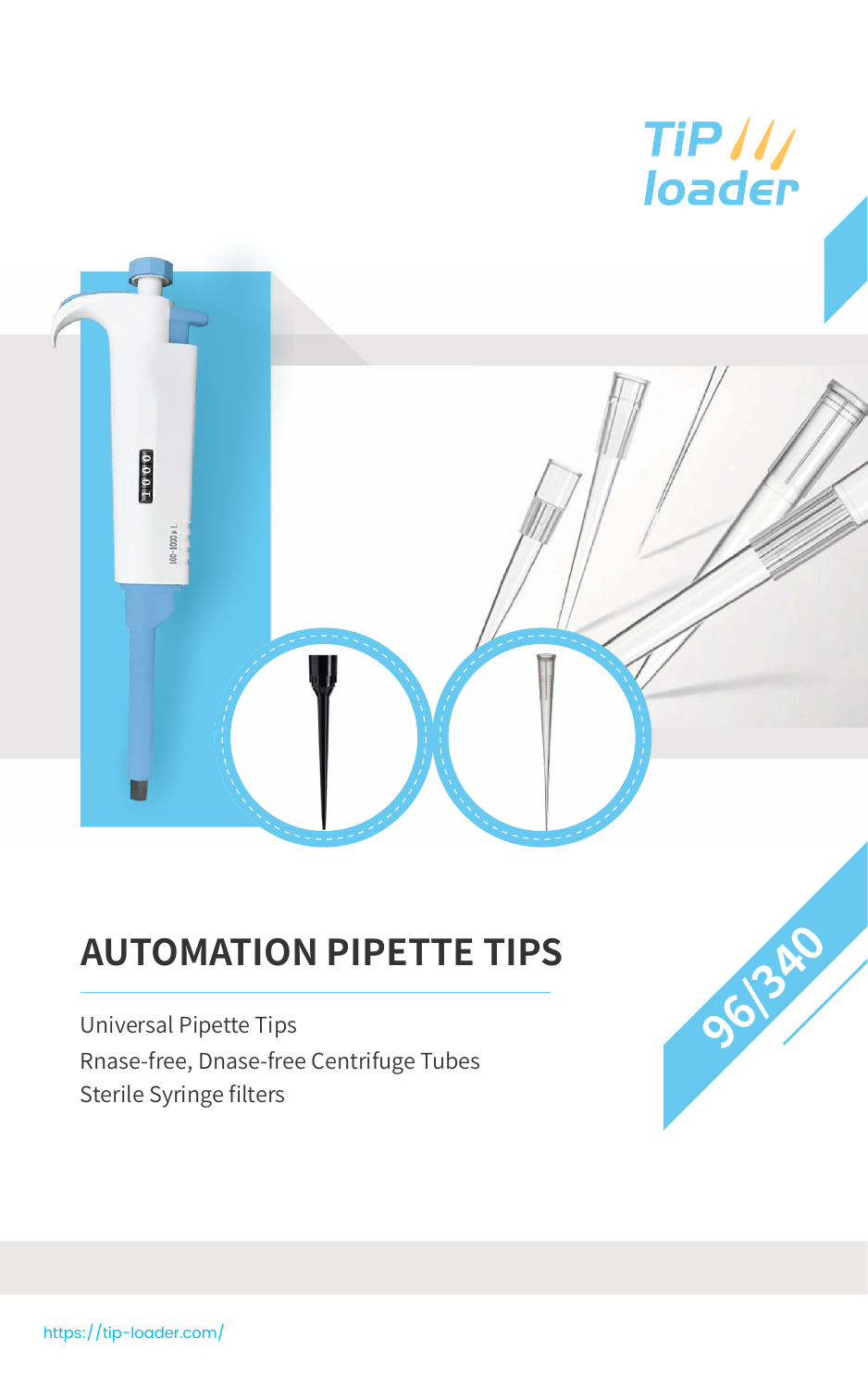### 10ul universal pipette tips

| No.            | Cat. No    | <b>Product</b>                |
|----------------|------------|-------------------------------|
|                | $BI-10$    | 10ul tip, 1000tips/bag        |
| $\overline{2}$ | $BI-10-H$  | 10ul tip, 96tips/box          |
| 3              | $BI-10-HH$ | 10ul tip, 960tips/10layer/box |
| 4              | $BI-10X$   | 10ul filter tip, 1000tips/bag |
| 5              | $BI-10X-H$ | 10ul filter tip, 96tips/box   |



#### 20ul universal pipette tips

| No.            | Cat. No         | <b>Product</b>                             |  |
|----------------|-----------------|--------------------------------------------|--|
| 6              | $BI-10L$        | 10ul ultra length tip, 1000tips/bag        |  |
| $\overline{7}$ | $BI-10L-H$      | 10ul ultra length tip, 96tips/box          |  |
| 8              | $BI-10LX$       | 10ul ultra length filter tip, 1000tips/bag |  |
| 9              | $BI-10LX-H$     | 10ul ultra length filter tip, 96tips/box   |  |
| 10             | $BI-20$         | 20ul ultra length tip, 1000tips/bag        |  |
| 11             | $BI-20-H$       | 20ul ultra length tip, 96tips/box          |  |
| 12             | <b>BI-20X</b>   | 20ul ultra length filter tip, 1000tips/bag |  |
| 13             | <b>BI-20X-H</b> | 20ul ultra length filter tip, 96tips/box   |  |



# TiP ///<br>loader

Universal pipette tips for: Thermo (F1,F2,F3), Eppendorf, SARTORIUS, Rain, Gilson, etc.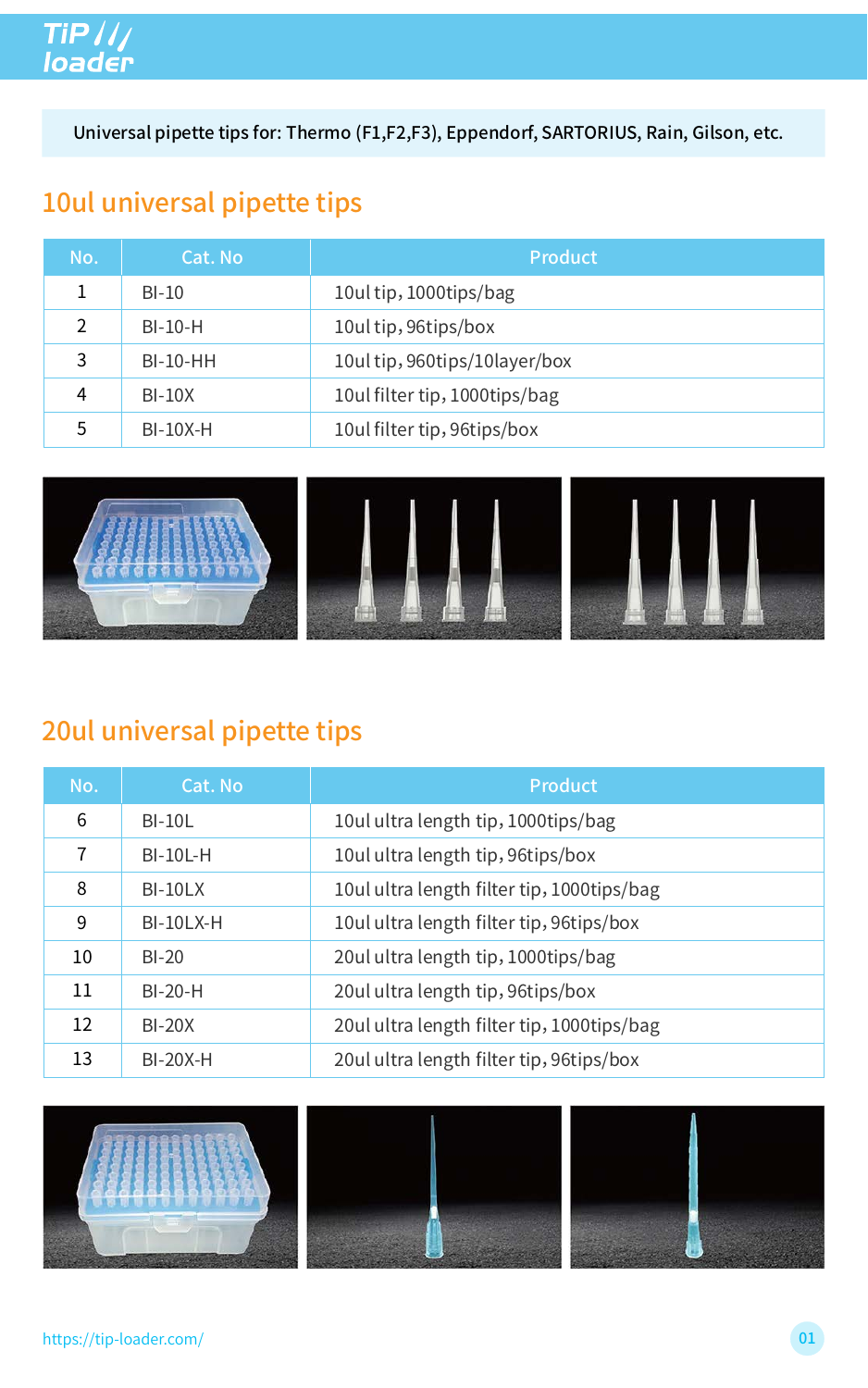### 200ul universal pipeete tips

| No. | Cat. No          | <b>Product</b>                   |
|-----|------------------|----------------------------------|
| 18  | <b>BI-200</b>    | 200ul tip, 1000tips/bag          |
| 19  | $BI-200-H$       | 200ul tip, 96tips/box            |
| 20  | <b>BI-200-HH</b> | 200 ultip, 960 tips/10 layer/box |
| 21  | <b>BI-200X</b>   | 200ul filter tip, 1000tips/bag   |
| 22  | <b>BI-200X-H</b> | 200 ul filter tip, 96tips/box    |



#### https://tip-loader.com/ 02

#### 50ul universal pipette tips

| No. | Cat. No       | Product                       |
|-----|---------------|-------------------------------|
| 14  | <b>BI-50X</b> | 50ul filter tip, 1000tips/bag |
| 15  | $BI-50X-H$    | 50ul filter tip, 96tips/box   |



#### 100ul universal pipeete tips

| No. | Cat. No        | <b>Product</b>                 |  |
|-----|----------------|--------------------------------|--|
| 16  | <b>BI-100X</b> | 100ul filter tip, 1000tips/bag |  |
|     | BI-100X-H      | 100ul filter tip, 96tips/box   |  |

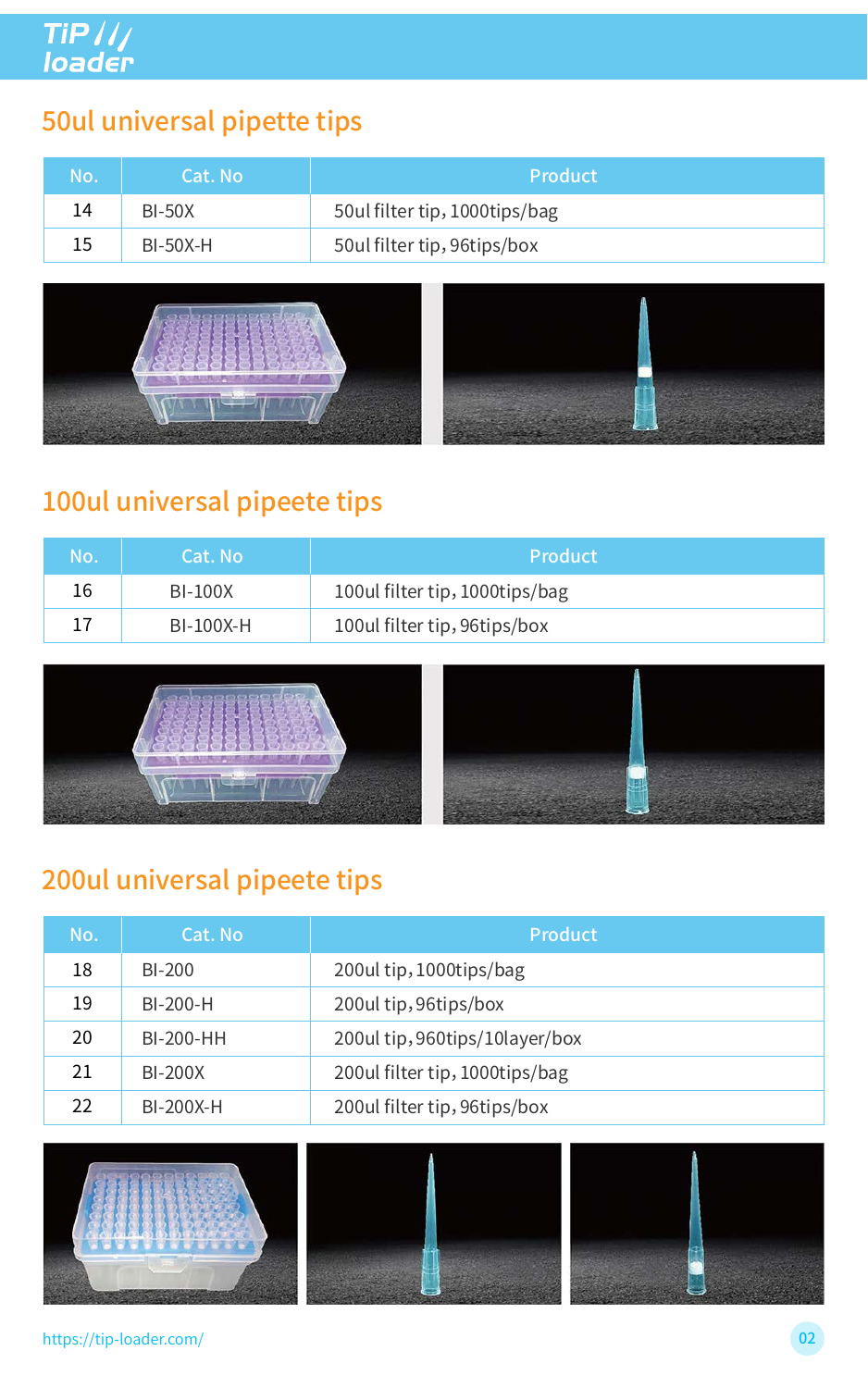#### 1000ul universal pipeete tips

| No. | Cat. No!       | Product                  |
|-----|----------------|--------------------------|
| 35  | <b>BI-1000</b> | 1000ul tip, 1000tips/bag |

| 36 | BI-1000-H       | 1000ul tip, 96tips/box          |
|----|-----------------|---------------------------------|
|    | <b>BI-1000X</b> | 1000ul filter tip, 1000tips/bag |
| 38 | BI-200X-H       | 1000ul filter tip, 96tips/box   |



#### https://tip-loader.com/ 03

## 200L(300ul)ul universal pipette tips

| No. | Cat. No           | <b>Product</b>                              |  |
|-----|-------------------|---------------------------------------------|--|
| 23  | <b>BI-200L</b>    | 200ul ultra length tip, 1000tips/bag        |  |
| 24  | <b>BI-200L-H</b>  | 200ul ultra length tip, 96tips/box          |  |
| 25  | <b>BI-200LX</b>   | 200ul ultra length filter tip, 1000tips/bag |  |
| 26  | <b>BI-200LX-H</b> | 200 ultra length filter tip, 96tips/box     |  |
| 27  | <b>BI-250</b>     | 250ul tip, 1000tips/bag                     |  |
| 28  | <b>BI-250-H</b>   | 250ul tip, 96tips/box                       |  |
| 29  | <b>BI-250X</b>    | 250 ul filter tip, 1000 tips/bag            |  |
| 30  | <b>BI-250X-H</b>  | 250ul filter tip, 96tips/box                |  |
| 31  | <b>BI-300L</b>    | 300ul tip, 1000tips/bag                     |  |
| 32  | <b>BI-300L-H</b>  | 300ul tip, 96tips/box(6.8cm)                |  |
| 33  | <b>BI-300LX</b>   | 300ul filter tip, 1000tips/bag              |  |
| 34  | <b>BI-300LX-H</b> | 300ul filter tip, 96tips/box                |  |

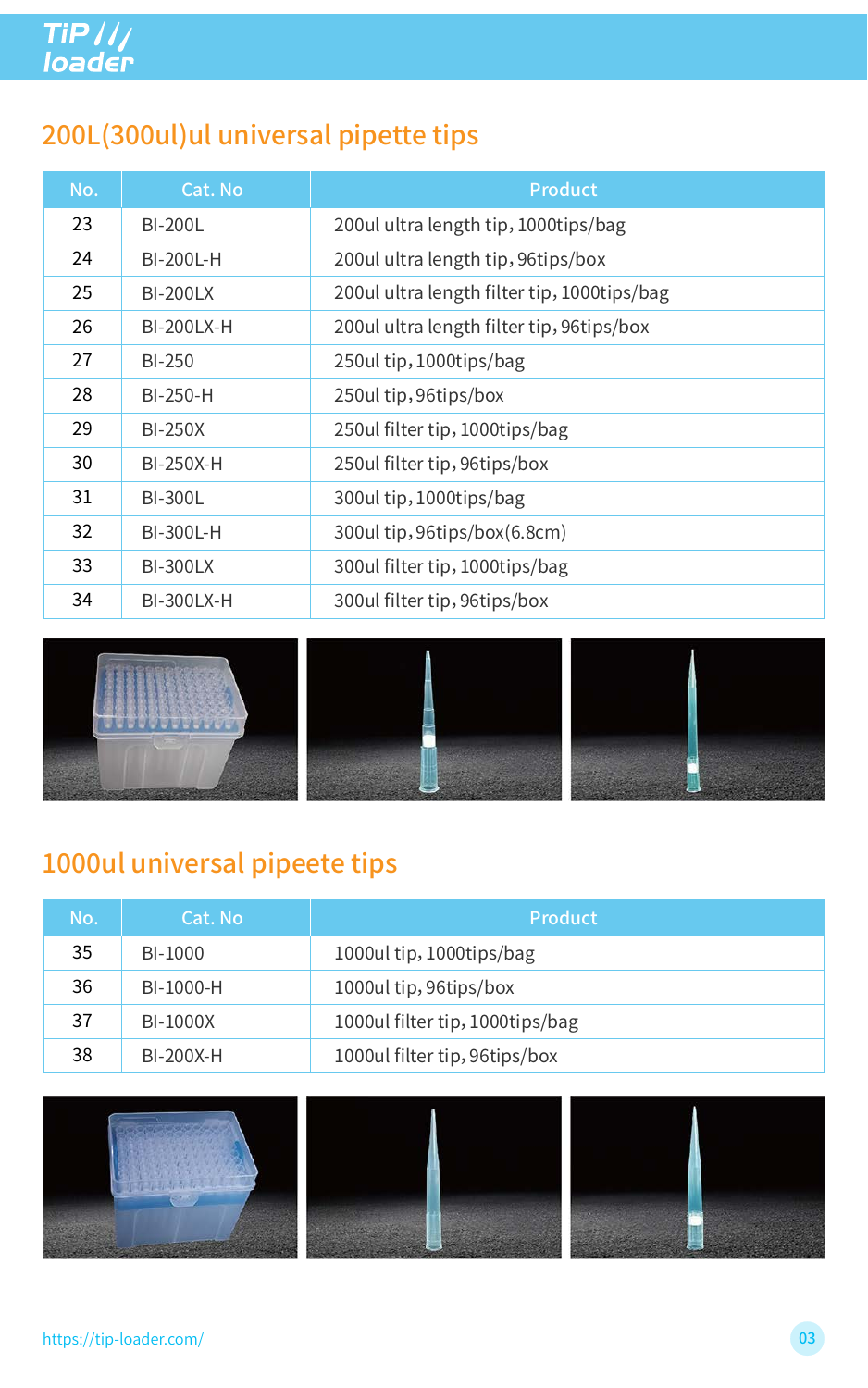#### Gel loading tips

| No. | Cat. No           | <b>Product</b>                             |  |
|-----|-------------------|--------------------------------------------|--|
| 44  | $BI-10LD$         | 10ul ultra length tip, 1000tips/bag        |  |
| 45  | BI-10LD-H         | 10ul ultra length tip, 960tips/box         |  |
| 46  | BI-10LDX          | 10ul ultra length filter tip, 1000tips/bag |  |
| 47  | BI-10LDX-H        | 10ul ultra length filter tip, 96tips/box   |  |
| 48  | <b>BI-200D</b>    | 200ul gel pipette tips, 1000tips/bag       |  |
| 49  | <b>BI-200D-H</b>  | 200ul gel pipette tips, 96tips/box         |  |
| 50  | <b>BI-200DX</b>   | 200ul filter tip, 1000tips/bag             |  |
| 51  | <b>BI-200DX-H</b> | 200ul filter tip, 96tips/box               |  |



https://tip-loader.com/ 04

### 1250ul universal pipeete tips

| No. | Cat. No            | <b>Product</b>                    |
|-----|--------------------|-----------------------------------|
| 39  | BI-1000            | 1250 ultip, 1000 tips/bag         |
| 40  | BI-1000-H          | 1250 ultip, 96tips/box            |
| 41  | BI-1000-HH         | 1250ul tip, 480tips/5layer/box    |
| 42  | <b>BI-1000LX</b>   | 1250 ul filter tip, 1000 tips/bag |
| 43  | <b>BI-1000LX-H</b> | 1250 ul filter tip, 96tips/box    |

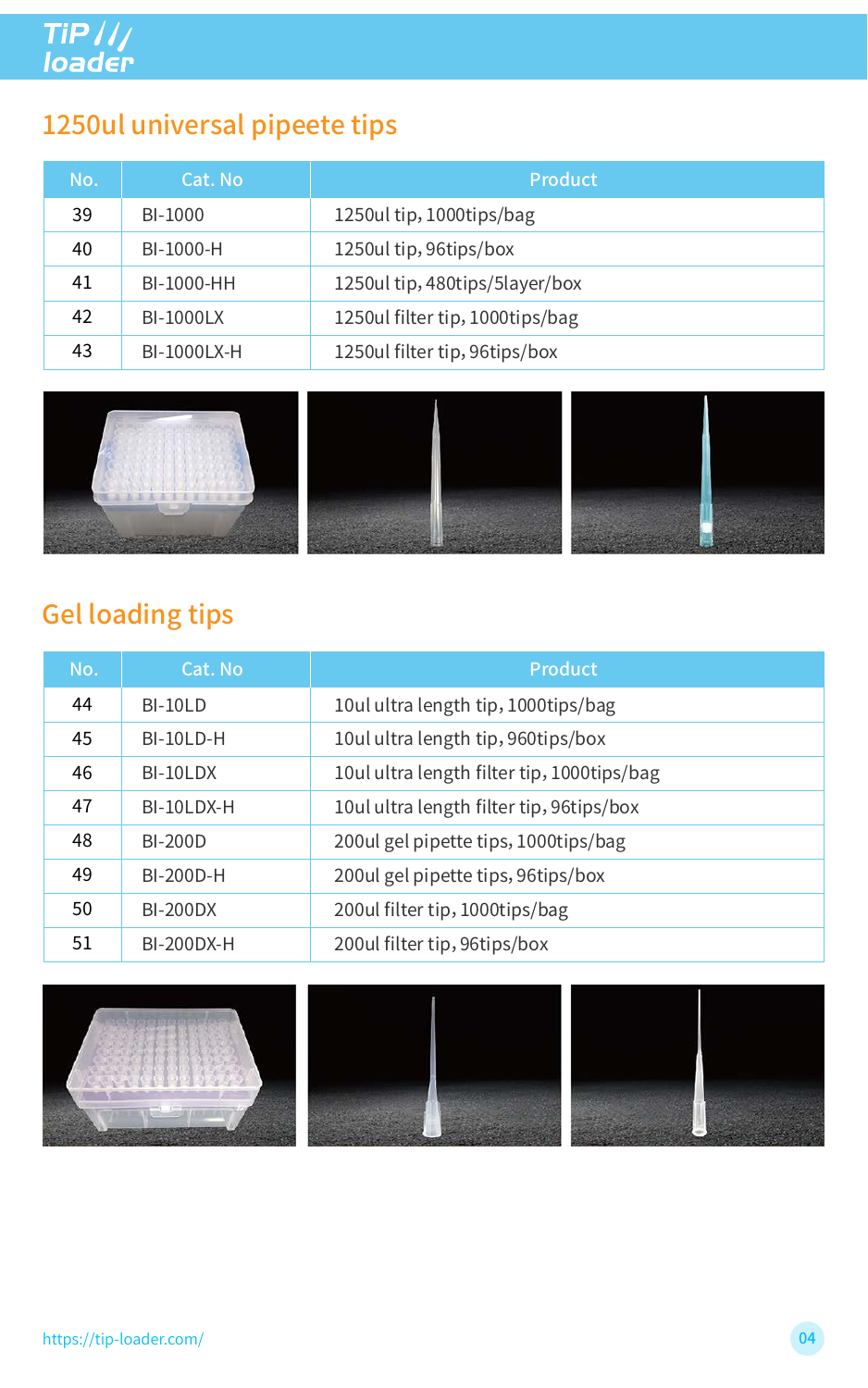## Rnase-free, Dnase-free Centrifuge Tubes

| No. | Cat. No         | <b>Product</b>                     |
|-----|-----------------|------------------------------------|
| 52  | <b>BI-EP002</b> | 0.2ml PCR thin wall, 1000 tips/bag |
| 53  | <b>BI-EP005</b> | $0.5ml + lid,1000 tips/bag$        |
| 54  | <b>BI-EP015</b> | 1.5ml +lid, 500 tips/bag           |
| 55  | <b>BI-EP020</b> | 2ml +lid,500 tips/bag              |





#### Rain LTS Pipette Tips

| No. | <b>Cat. No</b>    | <b>Product</b>                 |  |
|-----|-------------------|--------------------------------|--|
| 58  | <b>RN-20</b>      | 20ul tip, 1000tips/bag         |  |
| 59  | <b>RN-20-H</b>    | 20ul tip, 96tips/box           |  |
| 60  | <b>RN-20X-H</b>   | 20ul filter tip, 96tips/box    |  |
| 61  | <b>RN-20-HH</b>   | 20ul tip, 72tips/8layer/box    |  |
| 62  | <b>RN-200</b>     | 200ul tip, 1000tips/bag        |  |
| 63  | <b>RN-200-H</b>   | 200ul tip, 96tips/box          |  |
| 64  | <b>RN-200X-H</b>  | 200ul filter tip, 96tips/box   |  |
| 65  | <b>RN-200-HH</b>  | 200ul tip, 864tips/9layer/box  |  |
| 66  | <b>RN-1000</b>    | 1000ul tip, 1000tips/bag       |  |
| 67  | <b>RN-1000-H</b>  | 1000ul tip, 96tips/box         |  |
| 68  | <b>RN-1000X-H</b> | 1000ul filter tip, 96tips/box  |  |
| 69  | <b>RN-1000-HH</b> | 1000ul tip, 480tips/5layer/box |  |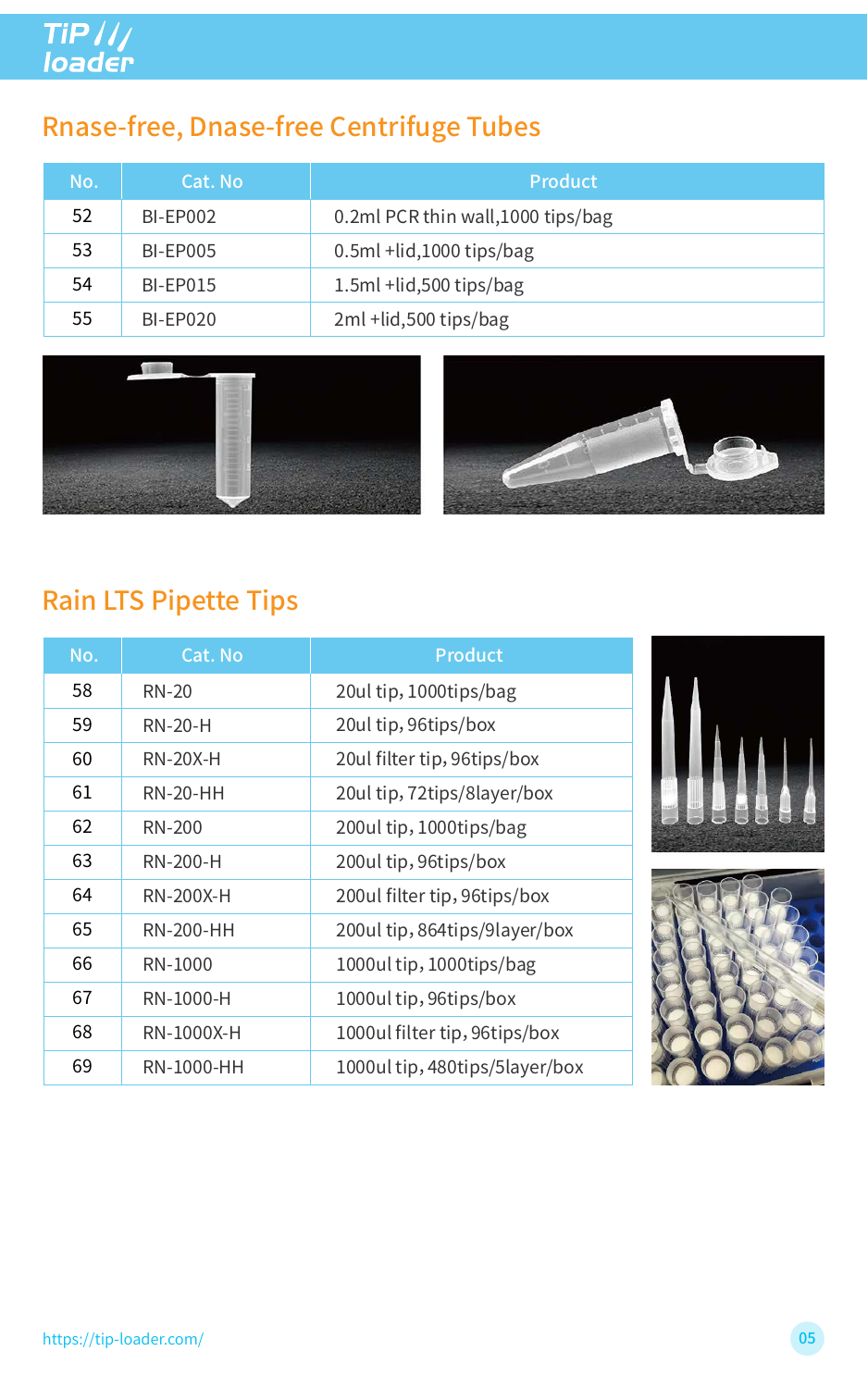### Beckman I Automation Workstation

| No. | Cat. No           | <b>Product</b>                           |
|-----|-------------------|------------------------------------------|
| 82  | <b>BM-50-H</b>    | 50 ul clear tip, 96 tips/box             |
| 83  | <b>BM-50X-H</b>   | 50ul clear filter tip, 96tips/box        |
| 84  | <b>BM-50C-H</b>   | 50ul conductive tip, 96tips/box          |
| 85  | <b>BM-50CX-H</b>  | 50ul conductive filter tip, 96tips/box   |
| 86  | <b>BM-200-H</b>   | 200ul clear tip, 96tips/box              |
| 87  | <b>BM-200X-H</b>  | 200ul clear filter tip, 96tips/box       |
| 88  | <b>BM-200C-H</b>  | 200ul conductive tip, 96tips/box         |
| 89  | <b>BM-200CX-H</b> | 200 ul conductive filter tip, 96tips/box |



https://tip-loader.com/ 05

## TECAN Conductive Pipette Tips

| No. | <b>Cat. No</b>     | <b>Product</b>                           |
|-----|--------------------|------------------------------------------|
| 70  | <b>DK-50-H</b>     | 50ul clear tip, 96tips/box               |
| 71  | <b>DK-50X-H</b>    | 50ul clear filter tip, 96tips/box        |
| 72  | <b>DK-50C-H</b>    | 50ul conductive tip, 96tips/box          |
| 73  | DK-50CX-H          | 50ul conductive filter tip, 96tips/box   |
| 74  | <b>DK-200-H</b>    | 200ul clear tip, 96tips/box              |
| 75  | <b>DK-200X-H</b>   | 200ul clear filter tip, 96tips/box       |
| 76  | <b>DK-200C-H</b>   | 200ul conductive tip, 96tips/box         |
| 77  | <b>DK-200CX-H</b>  | 200 ul conductive filter tip, 96tips/box |
| 78  | DK-1000-H          | 1000ul clear tip, 96tips/box             |
| 79  | DK-1000X-H         | 1000ul clear filter tip, 96tips/box      |
| 80  | DK-1000C-H         | 1000ul conductive tip, 96tips/box        |
| 81  | <b>DK-1000CX-H</b> | 1000ul conductive filter tip, 96tips/box |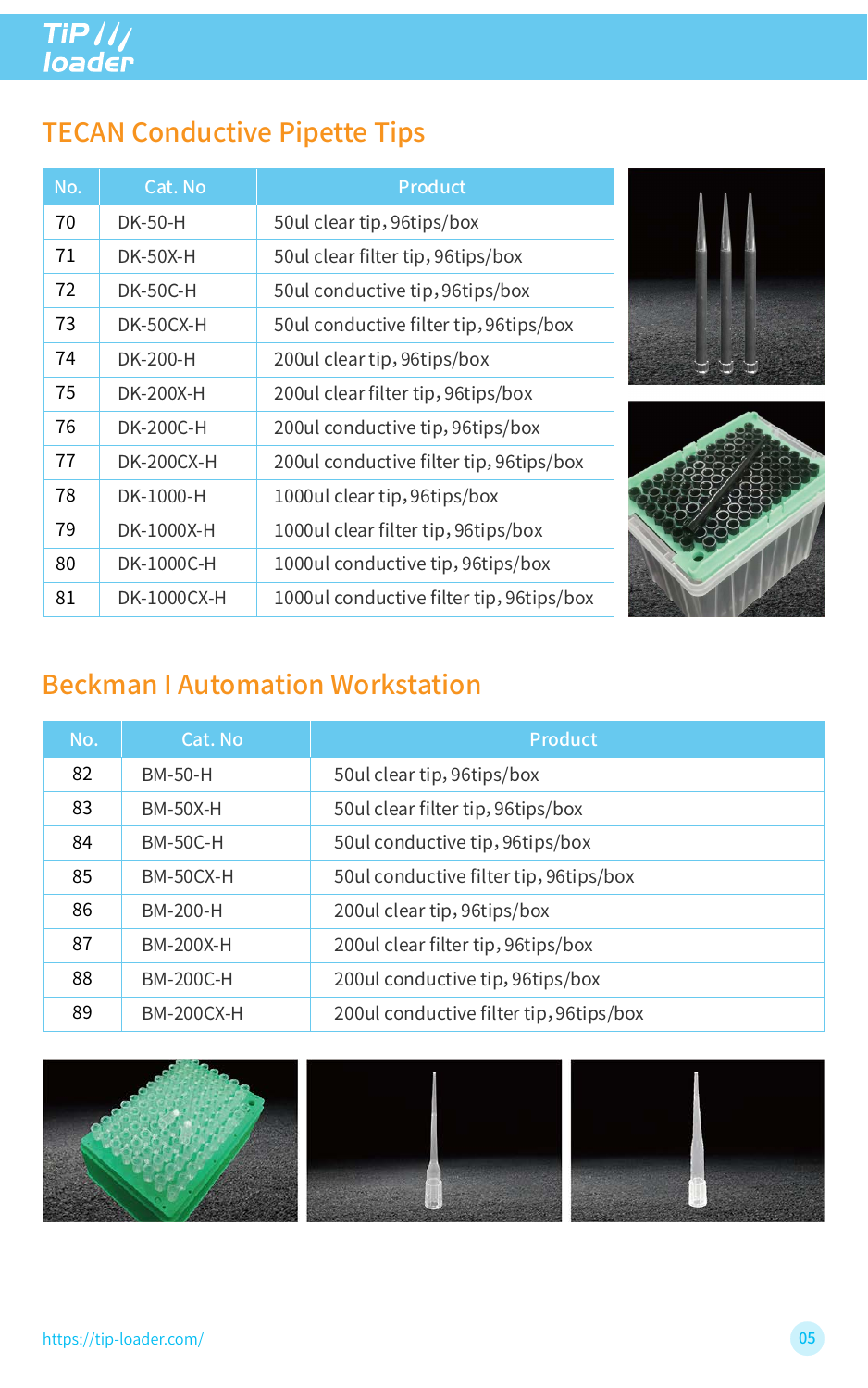# TiP ///<br>loader

#### Thermo @Clip tip Automation Workstation

| No. | Cat. No            | <b>Product</b>                            |
|-----|--------------------|-------------------------------------------|
| 90  | <b>SMF-50-H</b>    | 50ul tip, 96tips/box                      |
| 91  | SMF-50X-H          | 50 ul filter tip, 96 tips/box             |
| 92  | <b>SMF-300-H</b>   | 300ul tip, 96tips/box                     |
| 93  | <b>SMF-300X-H</b>  | 300ul filter tip, 96tips/box              |
| 94  | <b>SMF-300L-H</b>  | 300ul ultra length tip, 96tips/box        |
| 95  | SMF-300LX-H        | 300ul ultra length filter tip, 96tips/box |
| 96  | <b>SMF-1000-H</b>  | 1000ul tip, 96tips/box                    |
| 97  | <b>SMF-1000X-H</b> | 1000ul filter tip, 96tips/box             |



#### Agilent Bravo Automation Workstation



| No. | Cat. No     | <b>Product</b>                  |
|-----|-------------|---------------------------------|
| 98  | $AG-30-H$   | 30ul tip, 384tips/box           |
| 99  | $AG-30X-H$  | 30ul filter tip, 384tips/box    |
| 100 | $AG-70-H$   | 70 ultip, 384 tips/box          |
| 101 | $AG-70X-H$  | 70 ul filter tip, 384 tips/box  |
| 102 | $AG-250-H$  | 250ul tip, 96tips/box           |
| 103 | $AG-250X-H$ | 250ul clear tip tip, 96tips/box |

#### 250ul clear tip tip,96tips/box



#### https://tip-loader.com/ 07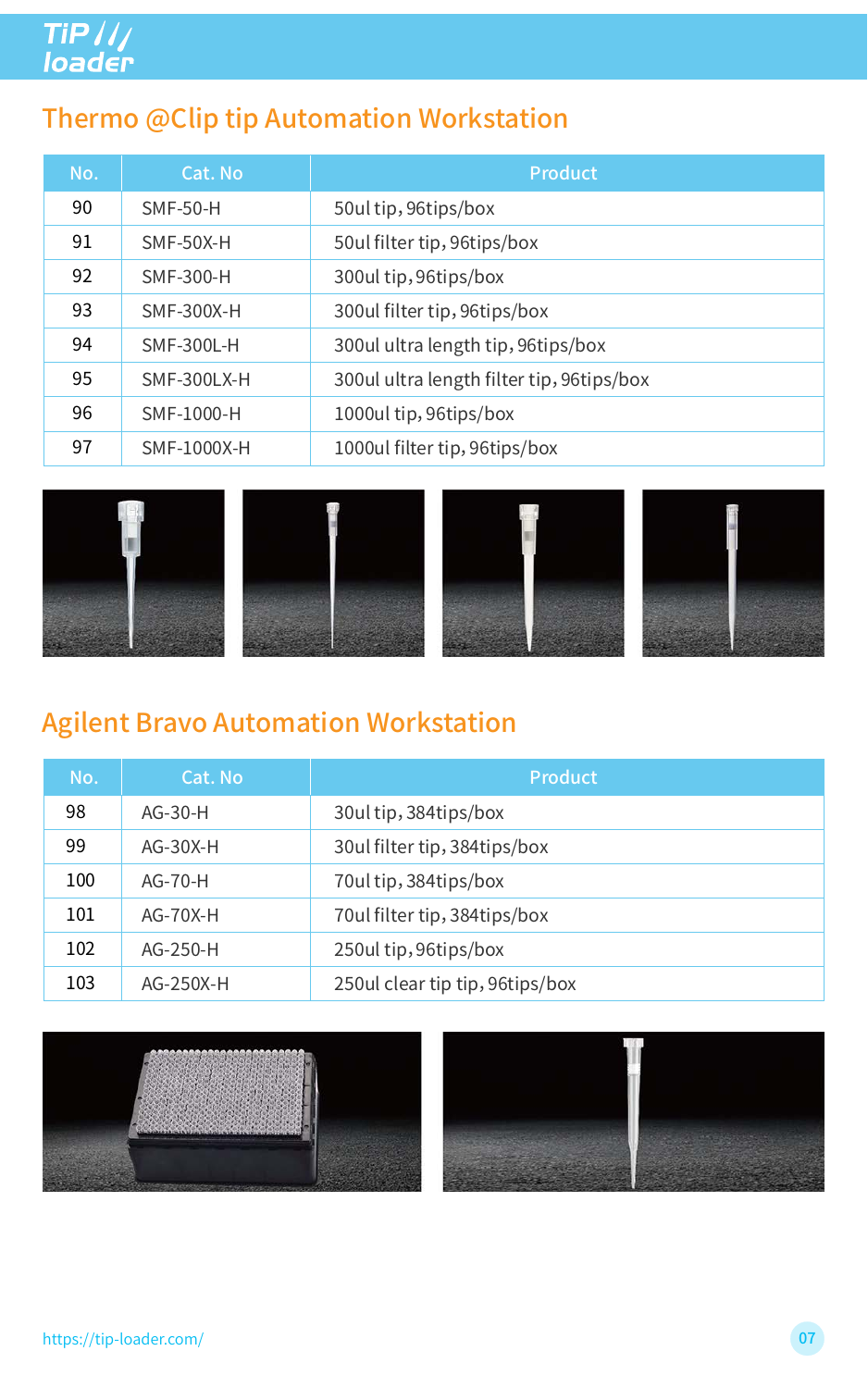# TiP ///<br>loader

#### Hamiltion Automation Workstation

| No. | Cat. No            | <b>Product</b>                           |
|-----|--------------------|------------------------------------------|
| 104 | $HM-50-H$          | 50 ul clear tip, 96 tips/box             |
| 105 | $HM-50X-H$         | 50ul clear filter tip, 96tips/box        |
| 106 | <b>HM-50C-H</b>    | 50ul conductive tip, 96tips/box          |
| 107 | <b>HM-50CX-H</b>   | 50ul conductive filter tip, 96tips/box   |
| 108 | <b>HM-300-H</b>    | 300ul clear tip, 96tips/box              |
| 109 | <b>HM-300X-H</b>   | 300ul clear filter tip, 96tips/box       |
| 110 | <b>HM-300C-H</b>   | 300ul conductive tip, 96tips/box         |
| 111 | <b>HM-300CX-H</b>  | 300ul conductive filter tip, 96tips/box  |
| 112 | HM-1000-H          | 1000ul clear tip, 96tips/box             |
| 113 | HM-1000X-H         | 1000ul clear filter tip, 96tips/box      |
| 114 | <b>HM-1000C-H</b>  | 1000ul conductive tip, 96tips/box        |
| 115 | <b>HM-1000CX-H</b> | 1000ul conductive filter tip, 96tips/box |





#### Perkin Elmer Automation Workstation

| No. | <b>Cat. No</b>   | <b>Product</b>                           |
|-----|------------------|------------------------------------------|
| 116 | <b>PE-50</b>     | 50 ul clear tip, 96 tips/box             |
| 117 | <b>PE-50X</b>    | 50ul clear filter tip, 96tips/box        |
| 118 | <b>PE-50D</b>    | 50ul conductive tip, 96tips/box          |
| 119 | PE-50DX          | 50ul conductive filter tip, 96tips/box   |
| 120 | <b>PE-200</b>    | 200ul clear tip, 96tips/box              |
| 121 | <b>PE-200X</b>   | 200ul clear filter tip, 96tips/box       |
| 122 | <b>PE-200D</b>   | 200ul conductive tip, 96tips/box         |
| 123 | <b>PE-200DX</b>  | 200 ul conductive filter tip, 96tips/box |
| 124 | PE-1000          | 1000ul clear tip, 96tips/box             |
| 125 | <b>PE-1000X</b>  | 1000ul clear filter tip, 96tips/box      |
| 126 | <b>PE-1000D</b>  | 1000ul conductive tip, 96tips/box        |
| 127 | <b>PE-1000DX</b> | 1000ul conductive filter tip, 96tips/box |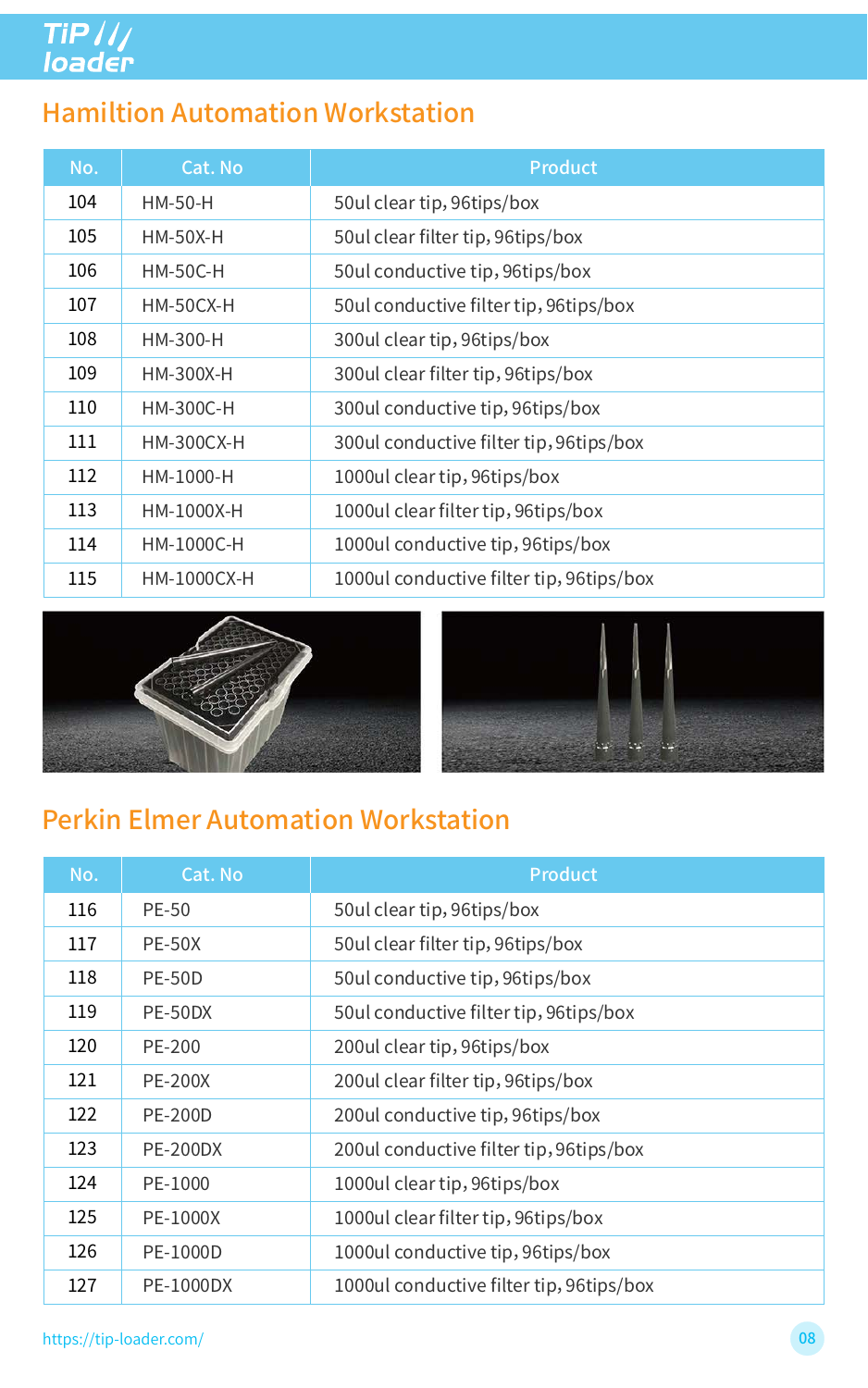





#### Rnase-free, Dnase-free PCR tubes, 8 strips, plates

| No. | Cat. No              | <b>Product</b>                                          |
|-----|----------------------|---------------------------------------------------------|
| 128 | BI-PCR0801C          | 0.1ml clear PCR 8 Strip & optical lid, Bio-rad          |
| 129 | <b>BI-PCR0802C</b>   | 0.2ml clear PCR 8 Strip & optical lid, Bio-rad          |
| 130 | BI-PCR0801W          | 0.1ml clear PCR 8 Strip & optical lid, Bio-rad          |
| 131 | <b>BI-PCR0802W</b>   | 0.2ml clear PCR 8 Strip & optical lid, Bio-rad          |
| 132 | <b>BI-PCR0802B</b>   | 0.2ml clear PCR 8 Strip & optical lid, Axygen           |
| 133 | <b>BI-PCR9601C-N</b> | 0.1 ml clear PCR non-skirted 96-well plates             |
| 134 | <b>BI-PCR9602C-N</b> | 0.2ml clear PCR non-skirted 96-well plates              |
| 135 | BI-PCR9601C-H        | 0.1ml clear PCR semi-skirted 96-well plates             |
| 136 | <b>BI-PCR9602C-H</b> | 0.2ml clear PCR semi-skirted 96-well plates             |
| 137 | <b>BI-PCR9602C-A</b> | 0.2ml clear PCR skirted 96-well plates                  |
| 138 | <b>BI-PCR9601W-N</b> | 0.1ml white PCR non-skirted 96-well plates              |
| 139 | <b>BI-PCR9602W-N</b> | 0.2ml white PCR non-skirted 96-well plates              |
| 140 | BI-PCR9601W-H        | 0.1ml white PCR semi-skirted 96-well plates             |
| 141 | <b>BI-PCR9602W-H</b> | 0.2ml white PCR semi-skirted 96-well plates             |
| 142 | <b>BI-PCR9602W-A</b> | 0.2ml white PCR skirted 96-well plates                  |
| 143 | BI-E8C-G             | F plate, 8 strips, clear, high retention well plate     |
| 144 | BI-E8C-Z             | F plate, 8 strips, white, high retention well plate     |
| 145 | BI-E8W-G             | F plate, 8 strips, black, high retention well plate     |
| 146 | BI-E8W-Z             | F plate, 8 strips, clear, medium retention well plate   |
| 147 | BI-E8B-G             | F plate, 8 strips, white, medium retention well plate   |
| 148 | BI-E8B-Z             | F plate, 8 strips, black, medium retention well plate   |
| 149 | <b>BI-PCR-S</b>      | Ultra clear sealing film (ABI sealing film alternative) |



https://tip-loader.com/ 09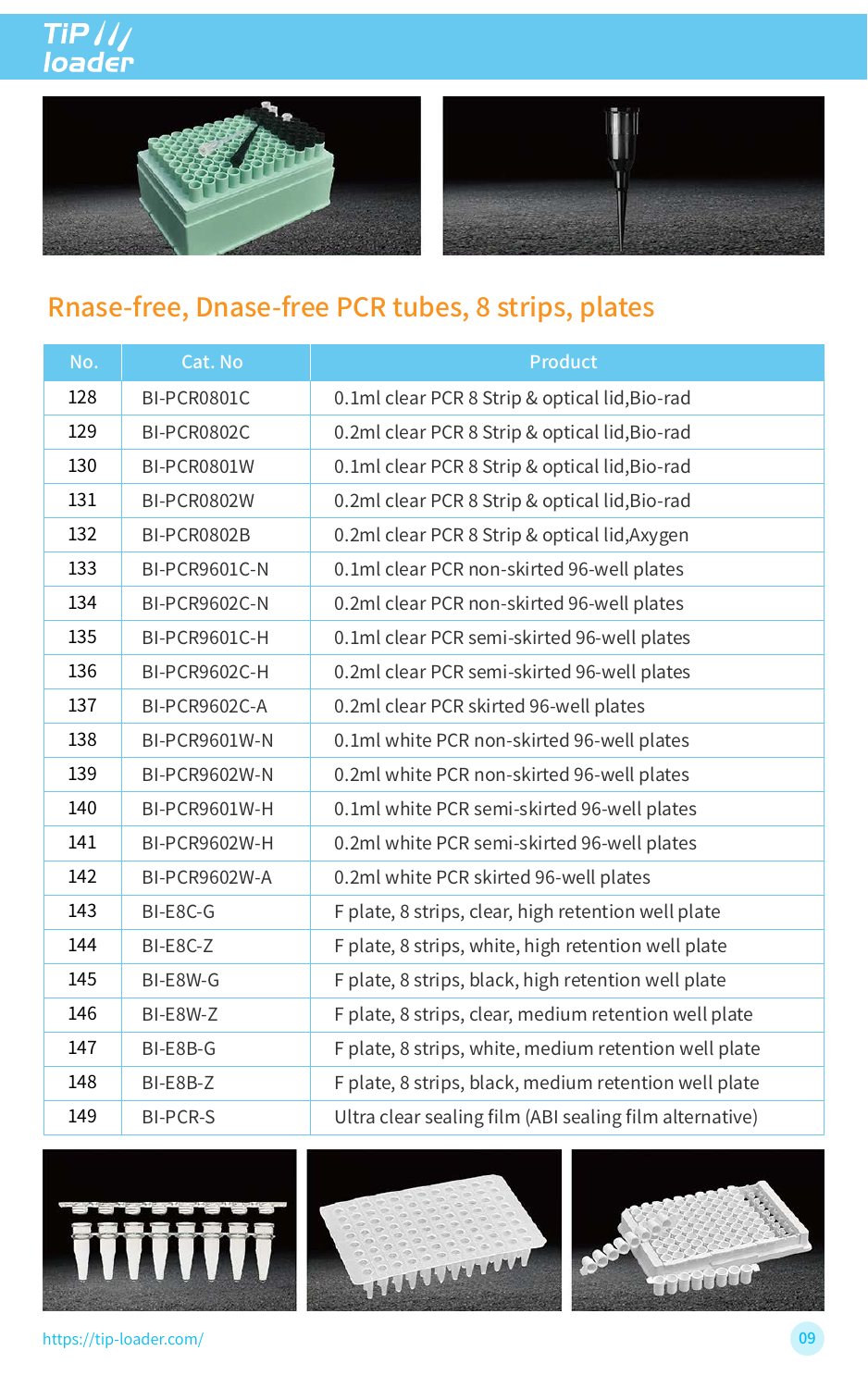TiP ///<br>loader

## Sterile Syringe filters

| No. | Cat. No           | <b>Product</b>   |
|-----|-------------------|------------------|
| 150 | <b>BI-PES2522</b> | PCE 25mm/0.22um  |
| 151 | <b>BI-PES2545</b> | PCE 25mm/0.45um  |
| 152 | <b>BI-PES3322</b> | PCE 33mm/0.22um  |
| 153 | <b>BI-PES3345</b> | PCE 33mm/0.45um  |
| 154 | BI-PVDF2522       | PVDF 25mm/0.22um |
| 155 | BI-PVDF2545       | PVDF 25mm/0.45um |
| 156 | BI-PVDF3322       | PVDF 33mm/0.22um |
| 157 | BI-PVDF3345       | PVDF 33mm/0.45um |







https://tip-loader.com/ 10